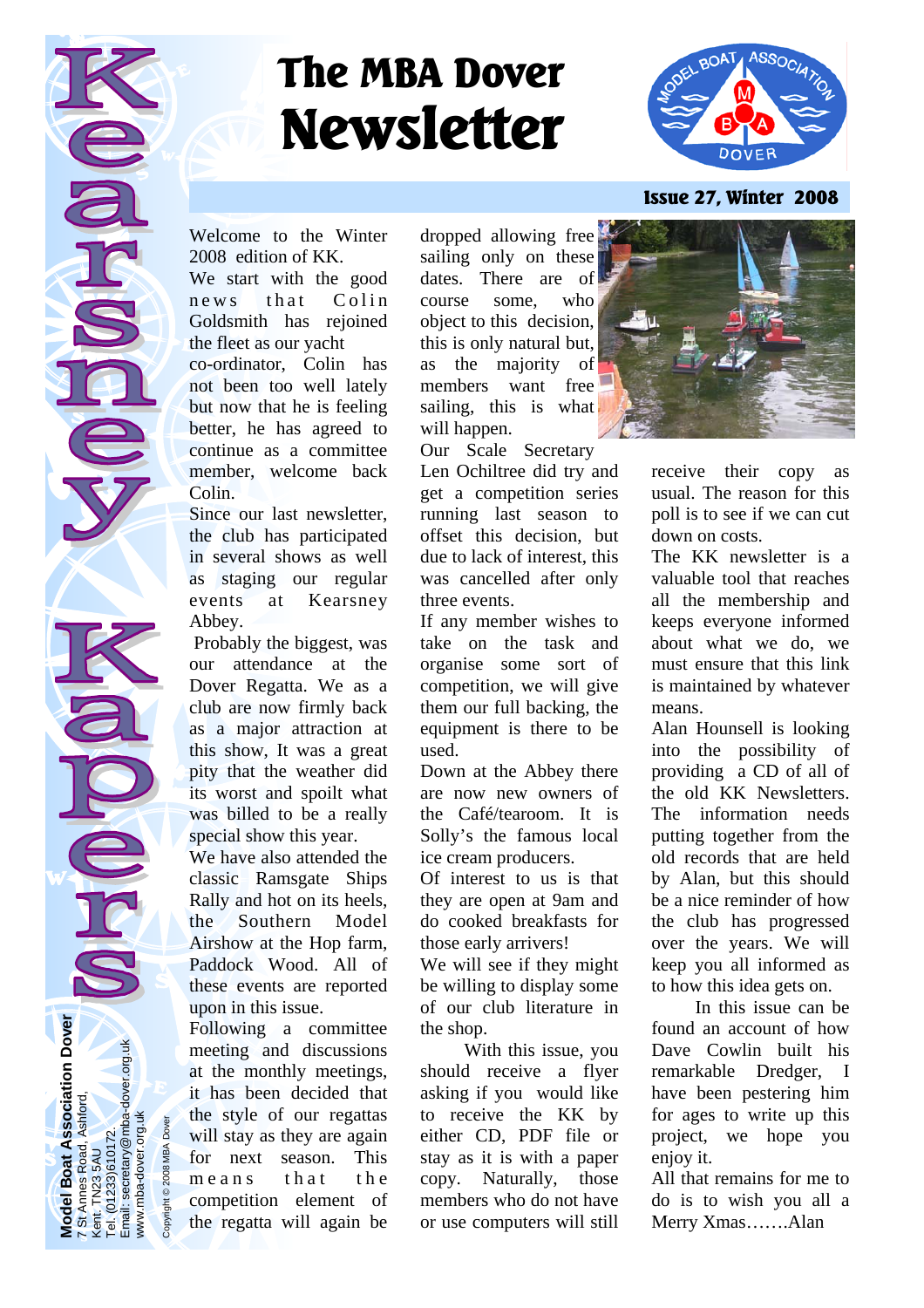

Right………. Denis and the line up of models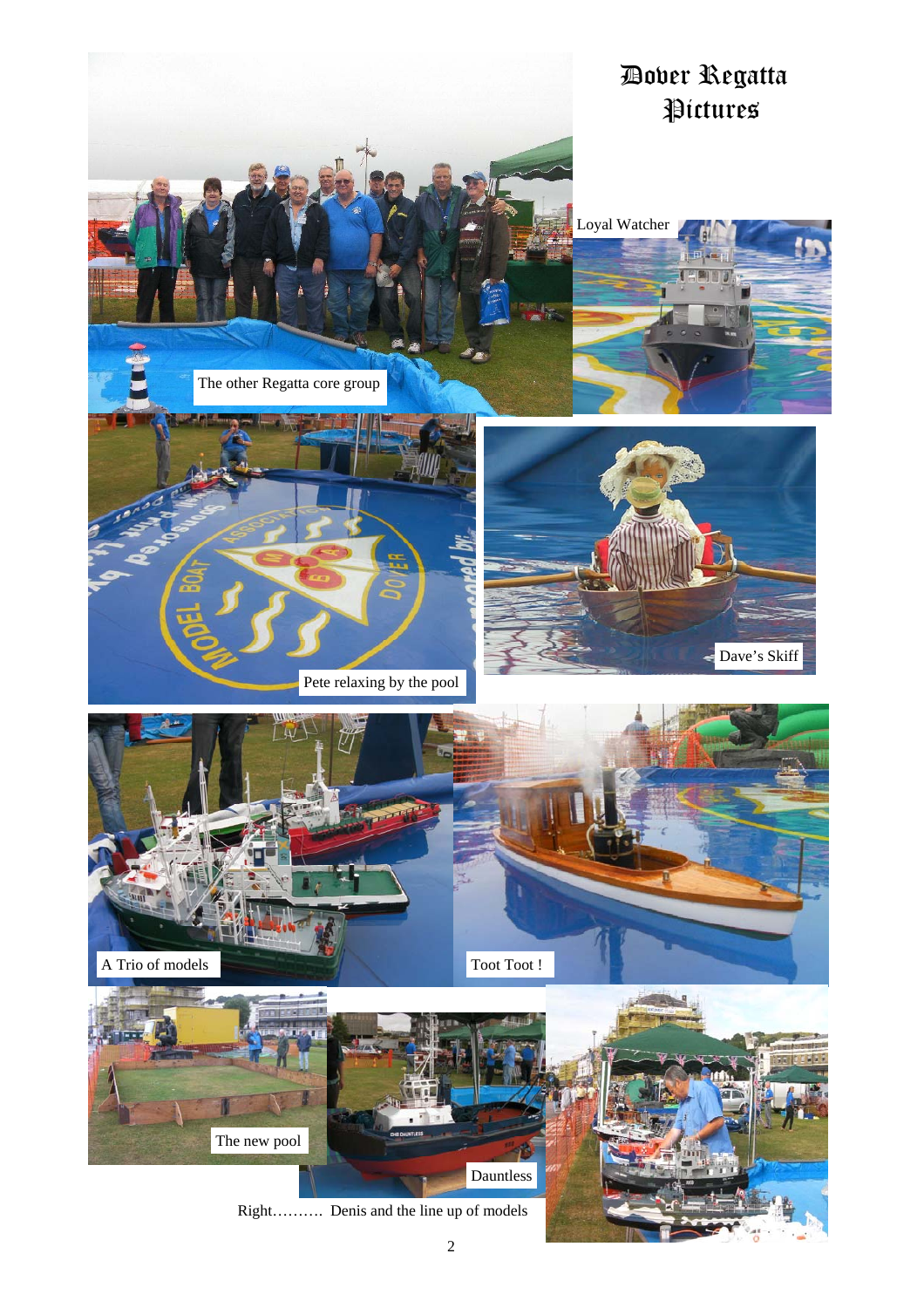# **For Sale**

**Ken Cooper** has given me details of another model he wishes to sell. This one is a Mersey

Class lifeboat. It is the Dave Metcalf kit of this popular subject in 1/12th scale. The hull is fibreglass, 39ins long. It has twin shafts and is powered by two MFA Torpedo motors

2 x 25amp Seahunter Speed Controllers, Futaba 6Ch Rx 40mhz, Engine sound unit, 2 x 12v battery packs, Fully detailed interior. price is **£350.00** O.N.O.

01279304884 or 07922445196.

The model can be demo'd at Kearsney if required.

**Wanted** This request is a repeat of my previous advert for any old Triang Minic Ships.

Keith Lawton found one in his attic and it now is in my collection, thanks Keith, a lovely example of the liner

"United States" in 1/1200 scale. Any condition would be acceptable as only the paintwork seems to get damaged because they are cast metal models.

Also still wanted...**February 1974** Model Boats Magazine.

## Contact ... Alan ..on **01304 852917**

Lewis **Comoy**, an ex member wishes to sell his model powerboat, it is a billings "Kadet" Ready to run with just a little TLC needed. **£50.00 Tel: 01303 259221**

> A s published in the diary dates, the annual **Christmas Party and Prize Giving**  will be held at The Cricketers Pub on Monday  $1<sup>st</sup>$  December.

The yacht trophies will be presented as usual to the winners of the Frostbite and Icicle series and also to the overall winner of the summer series of races.

These fine trophies are eagerly contested for throughout the year by a growing number of members who sail in all weathers, at the moment they are the only section competing for the annual awards.

There will be food provided by the Cricketers for you all to enjoy, bring a guest and have a nice time.

# **MBAD Club information**



#### *Model Boat Association Dover*  **Club Commitee Members July 2008**

**Chairperson :** *Mr Maurice Job* 

**Secretary :** *Mr Peter Cook* - ℡ 01233 610172 Email: secretary@mba-dover.org.uk

**Treasurer :** *Mr Douglas Turton*

**Membership Secretary,**  Webmaster, Fundraiser. : *Mrs Christine Wellard*

**Scale Secretary :** *Mr Len Ochiltree*

**Newsletter Editor:** *Mr Alan Poole*   $-$  <u>®</u> 01304 852917 Email: editor@mba-dover.org.uk

**Yacht Coordinator :** *Colin Goldsmith* 

# **Website - WWW.mba-dover.org.uk**

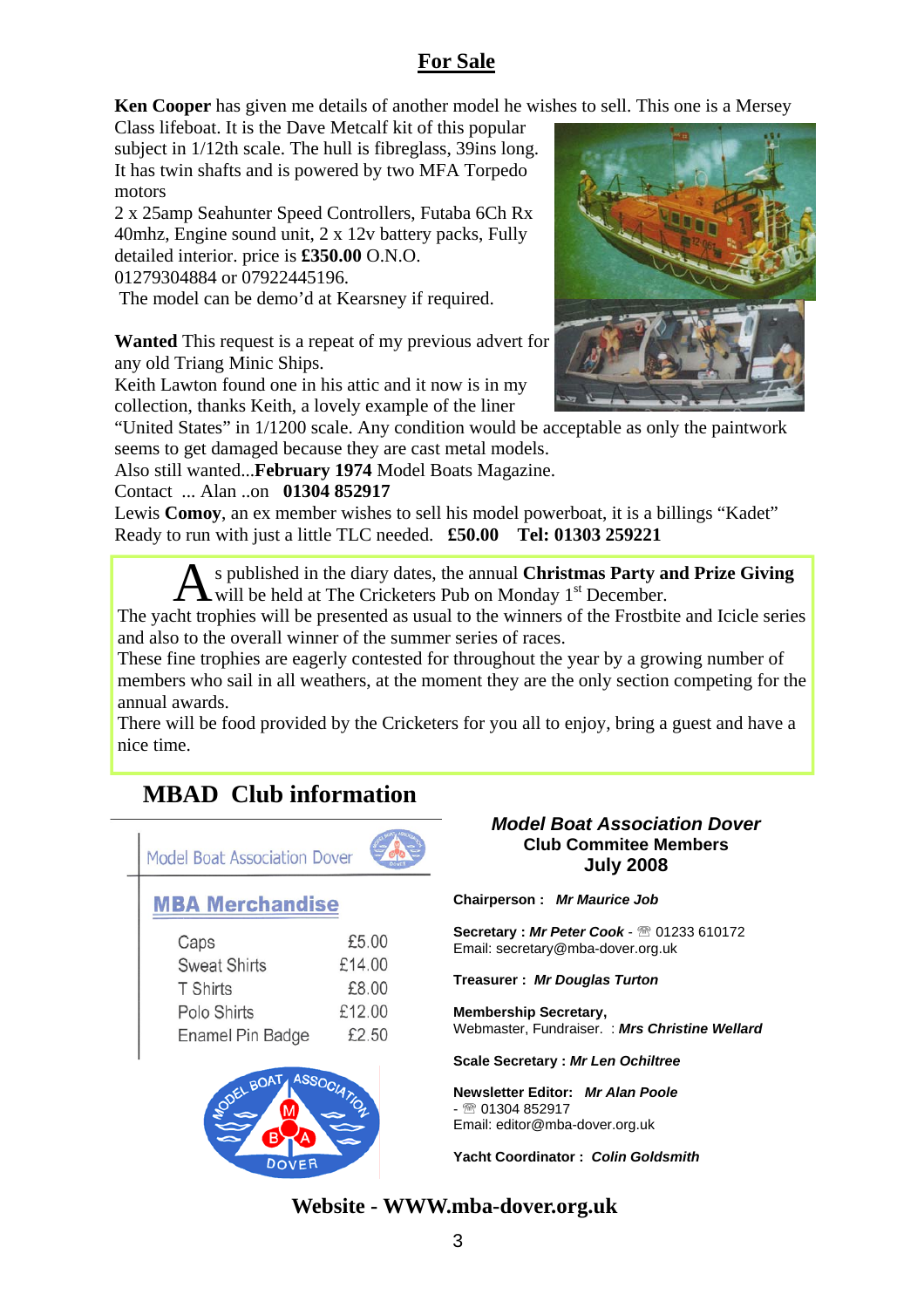## **Sealed Lead Acid Batteries (SLA,s)**

Charles Male has been in touch about the availability of Yuasa Sealed Lead Acid batteries. He has been having difficulties locating them locally and specifically needed a replacement for his Smit Tug, The replacement battery needed to be exactly the same because it fits precisely into a space in the model and also balances and ballasts the boat.

 He tells me that the local supplier for this area is **CPC in London Tele: 02088986972**. They stock all the range and deliver very quickly, Charles recommends them!

## **The Haberdashery Shop**

Steve Cockshoot has informed us that the Haberdashery Shop that used to be in Harbour Street Ramsgate, is moving to Broad Street in Ramsgate.

 This shop has many interesting items that can be used on model boats, cords that can be used for rigging and various other purposes, protective tapes for the boat stand, small hardware pieces that can be modified to scratch build various fittings etc can all be found in this shop.

The move took place on September 30th, phone number is **01843 591617**. The Fabric Shop owned by the same people has also relocated to King Street

Ramsgate. **07530 793597**.



Glug Glug ! Oh dear, what has happened to Derricks lovely little paddle tug Chieftain.? Well actually nothing, this is a bit of computer generated art by Barbara and Derricks grandson, it is amazing what can be done with computer programs these days, I was taken aback when I first saw this image thinking the worst until I was told what it was. And anyway although you may not be able to see it in this reproduction, Barbara and Derrick escaped the sinking by taking to the lifeboat off the stern!

## **Club 500**

Yet another powerboat competition has been cancelled until further notice, this time it's the Club 500 races that have fallen victim. We were sure that our younger members would have enjoyed this type of model boating, after all it's fast and exciting and good fun with thrills and spills to keep everyone on their toes. However, not enough members have been turning up recently so it's reluctantly been cancelled.

Some copies of Diary Dates might still list the scheduled events but they will not take place.

## **Model Boats Magazine**

In the September Issue of Model Boats, Page 7, an article about our club was published as promised by Paul Freshney, the editor of that publication. Although slightly shorter than I expected, it was a good overall description of our club and was very complimentary. It is always nice to see the club mentioned in the modelling press.

 $\mathcal{L}^{\text{max}}$ 

destion recently on a television quiz show....Who was the first inventor to demonstrate a radio controlled model boat at Maddison Square Gardens, New York in the late 1800's ? Edison…..Marconi…..Tesla ?

I had no idea….do you? *(The answer will be revealed at the Christmas Party, no prizes, just a bit of fun !)*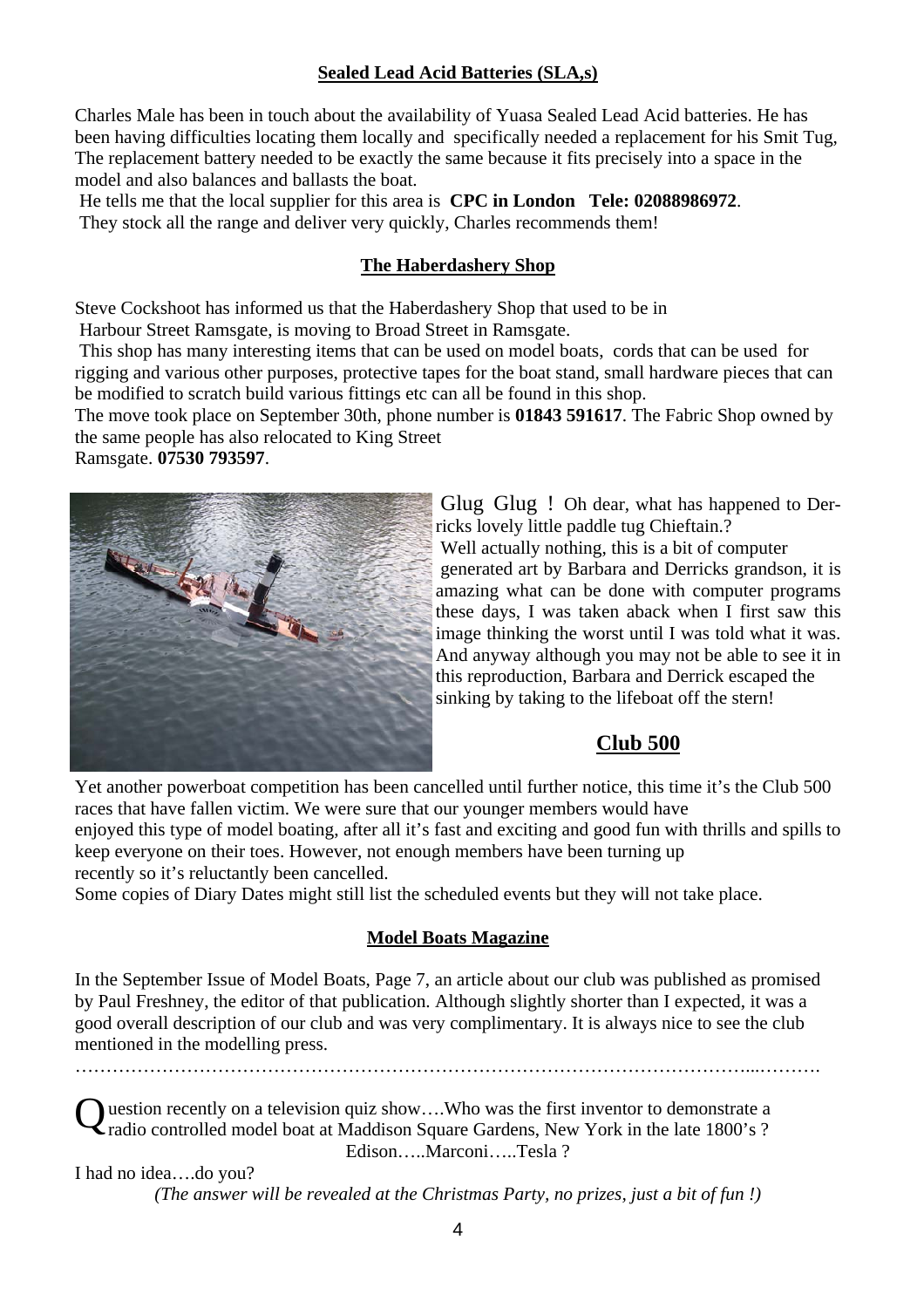#### **Douglas Turton's Steam Launch**

Douglas Turton must be congratulated for his enthusiasm and skill in building his live steam launch. Douglas, whose model boating career only began recently with a conversion job on a ready to run model then building a "Springer" tug, has jumped straight in and semi-scratch built a model launch complete with a steam power plant.

 We have very few steam powered models in the club, I believe there are only two, so to attempt this project required a certain amount of courage, any problems would have to be sorted out either by reading manuals or by picking the brains of those members who have limited knowledge on the subject themselves.

The steam unit itself is an ACS unit,  $\frac{1}{2}$  inch bore  $\frac{1}{2}$  inch stroke twin cylinder engine with a vertical boiler working on a pressure of 40 psi. It is gas powered and can run for approx 30 mins on a full tank of water, a condenser is also fitted.

 The boat is based on an open traditional Thames river design with enclosed after cabin, the hull was a fibre glass moulding from Kingston mouldings and it is 47 insins long, the scale is  $1/12^{th}$ . As with all craft of this type, wood was used extensively for the hull and cabin, and Douglas has made a superb job of the woodwork on his model, he located a supplier of yew wood from a company in Suffolk who build furniture, they cut down some off cuts into useable model sized planks of the material to make things more manageable for him and he has used this for his decks and cabin. This lovely grained wood has then been treated to several coats of varnish that has given a mirror finish.

The model had its first runs at our July regatta, it really does attract a lot of attention, there is a certain nostalgic feeling when seeing the exhaust steam emitting from the tall slender funnel and alongside, the smell of a hot steam engine is unforgettable.

At the Dover regatta, the model was again on show where Douglas had great fun blowing the boat's whistle; this produced a copious amount of exhaust steam.

Just after compiling this report I received this article from Douglas

#### **A New Project**

 There is a sense in which, when you create a working model of a boat you are never finished with it unless it is put on a shelf and forgotten. This is going to be true with my Thames Steam Launch (yet un-named). But in the nearly final stage it is natural to wonder what next? I suppose it depend on whether you have enjoyed the experience so far. I certainly have for many reasons. First

because it has been a constant challenge to think laterally, and second, because it has put me intouch with people who know a lot more than I do but who have been very free with sharing their knowledge. There are so many in the club that it would be unfair to mention any by name but I will

take this opportunity to say a big thank you to each and every one. But what next? About two months ago I started looking round. I went to the NMM at Greenwich but I was disappointed with the displays and nothing caught my imagination. Next I wondered if there might be an interesting tug from the canal era and so for my birthday suggested that my children buy me books that featured the history of canals and especially had old pictures of canal boats. There were a few that began to gain my interest. I had decided that it was going to be steam again so this limited the choice. Then I was lent a book by Normal Napier Boyd called 'The model boat: its role in history' which featured many different boats, from some of the earliest to modern models of state of the art war ships. Almost in the middle was a photograph of St Sunniva an Aberdeen built steam yacht built in 1931 but lost at sea after being requisitioned during World War II. I eventually discovered that the 1889 launch (sunk in 1930) was one of the first steam yachts to be built for cruising. The photograph (of the 1931 launch) was two pages wide and the photographer had made sure she was properly displayed. I fell for her and decided to try to find out more about her and was there any drawing. My first move was to try and contact the author of the book. I had to go through the publishers but they were very co-operative, but there was no guarantee that he would respond. At the same time I wrote to the photographer in Liverpool who very kindly telephoned and informed me that it was taken in the Merseyside Maritime Museum some years ago.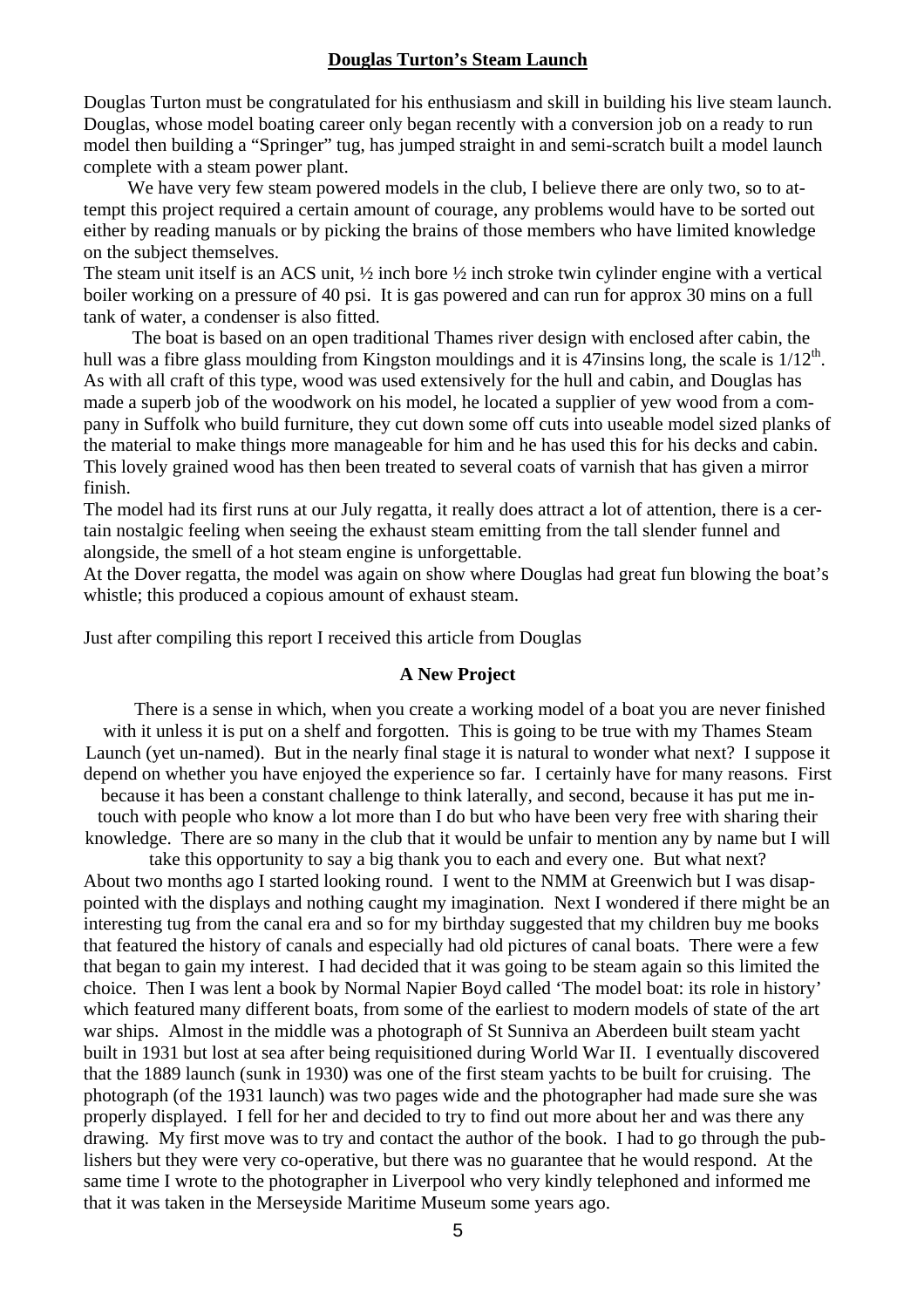This gave me some more leads and so I contacted the Merseyside Museum who indicated that they still had the model but it was not on display but they would be prepared to get it out for me in the New Year. I then contacted the Aberdeen Maritime Museum who indicated that they had some drawings that I could purchase. In the meantime the author of the book telephoned and invited me to visit and view his small collection of model boats. Since then I have visited the author (with Peter Cook) but he did not have a collection of model boats as his letter seemed to indicate. At the time of writing it feels as if there is still a long way to go but what is certain is that for the next few years I shall be extending myself to learn even more skills. It's a good job my workshop is away from the house – I won't be able to hear my wife shouting "Leave that \*\*\*\* boat alone and get in here for your meal!" – I joke!!

Douglas

……………………………………………………………………………………………………………..

# **Regatta Reports**

## **August 24th Club Regatta**

It was a damp start when we arrived at the Abbey for the August regatta, no one even questioned whether we should go ahead and set up because this would have been just another regatta cancelled due to this dismal summer. We did however decide not to bother with the small pool because we didn't expect many youngsters to be around.

The morning actually got off to a good start, there were a lot of models on the water mainly "Springer" tugs, these colourful models could be seen nipping around really enjoying themselves, they could be described as comical with all the variations of superstructures and ideas making them very individual. There were of course other models to be seen having a friendly sail. But around midday, the rain started, it really came down hard, we sheltered for a while until some members

decided to give up and leave. The raffle was called early and then we all reluctantly packed everything away and abandoned the event. The downside was that all the equipment was stored away wet; not a good thing but we had no choice.

Another victim of our August weather!

## **22nd Ramsgate Ships Rally Sept 7th 2008**

This was the Ramsgate Vikings open event and it is one that the Dover MBA has supported for many years. The glorious weather that we seem to always get at this event deserted them this time. A brisk wind with some rain in the morning gave way to slightly better conditions in the afternoon, but because of this, attendance was noticeably down with many modellers saying away. There was however clubs from the Southend and Phoenix MBC's, who had travelled quite some distance to be there. Trade interest was provided by Mac's Mouldings and The Craft Shop from the Medway area who were selling Plastic kits and other model boating bits and pieces.

Our newest member Ross O'Grady was singled out by the press and had his picture taken for the local newspapers, he also was the person who sat in the canoe and was towed around by John Boyd of the Tugs R Us team; John was demonstrating the power of their tugboats.

All modellers were presented with a commemorative plaque by the Mayor and Mayoress of Ramsgate, something which has become a tradition.

Our thanks go to Ramsgate Vikings MBC under the new chairmanship of Fred Styles and his committee for their invitation.

#### **September 14th. Club Regatta**

This report has been compiled from information received from Maurice Job. Due to work commitments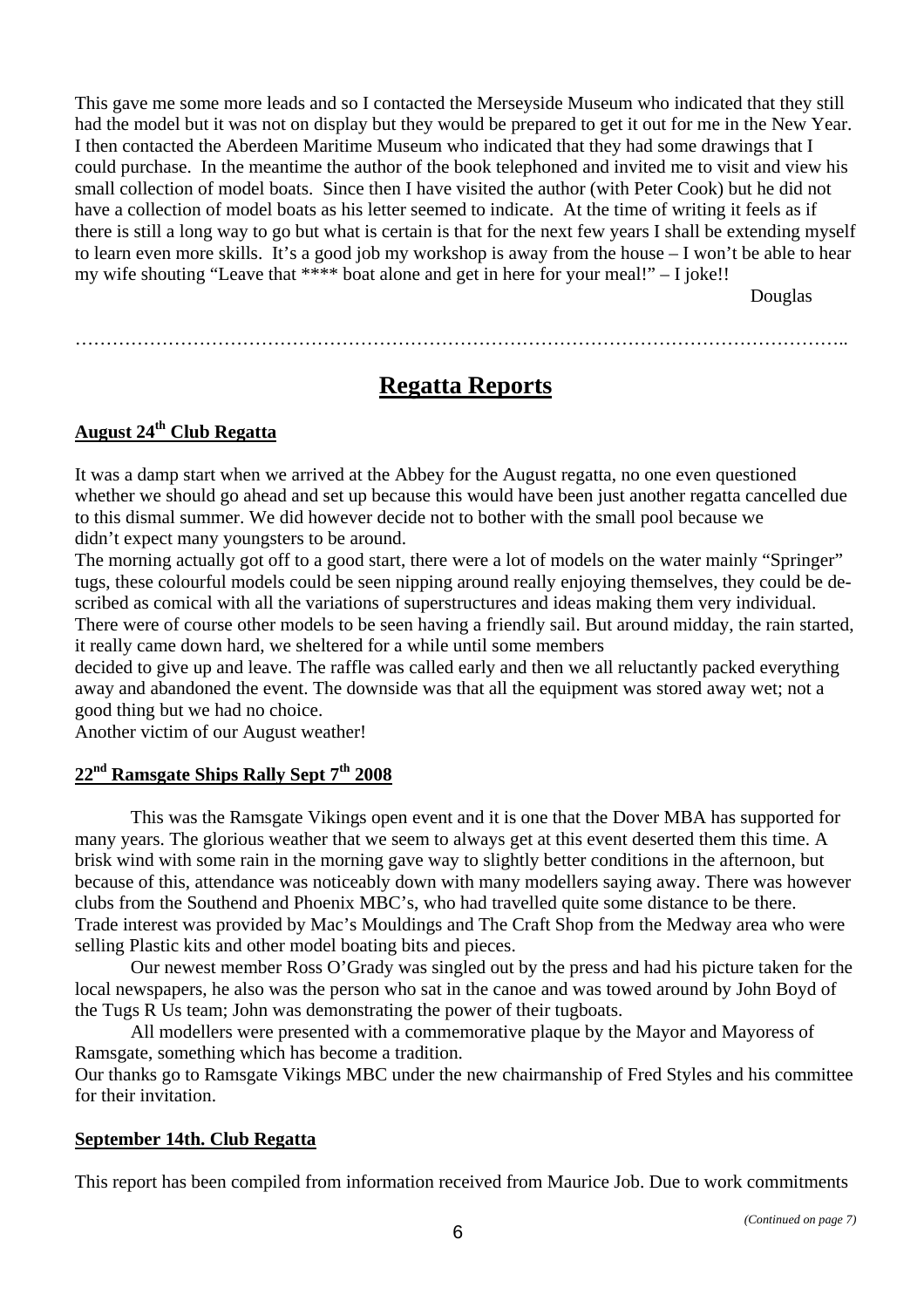I could not attend this meeting.

Maurice mentioned that it was a nice day when he arrived to set up, but he did wonder if there

would be sufficient members around to help him with this task, and also to run the event. Several committee members were absent due to sickness and work commitments, this would add to the workload of those who were there but the compound was set out anyway and about 22 members with their models did attend.

Len Ochiltree, s end of season race across the lake with a paddle model was not very well supported despite being advertised in the KK and at club meetings. Poor old Len just does not seem to be able to get the club competitively motivated. Len in fact was the only entrant, I understand that he did manage to get halfway across, aided a couple of times by a nudge from a friendly tug..well done Len!



Len's MkI and MkII Paddle machines.

The rest of the day was enjoyable. As this was our last regatta for this season, the equipment was sorted out and some things that we don't use very often was stored in our garage store leaving more room in the main shed for work over the winter to take place.

## **The Southern Model Airshow**

This show held at the Hop Farm was one of the biggest model shows in the South East this year.

We were invited by the host club Maidstone Cygnets to join clubs from all over the area, to display and demonstrate our models to the public. A large deep pool was set up with all the clubs arranged around it, this year we were moved to a different position because previous heavy rain had waterlogged the flight line display area. The weather on both days was glorious, this helped to make the event a complete success which was good news for Barbara and Derrick Rudge who as usual camped out for the entire weekend there.

We erected two gazebo's and put on our usual polished nice display of static models, it must be said however that out of many tickets requested, not too many members appeared with their



 models to display. Phill Knell, the model boat coordinator for the event tells me that the organisation will change next year and he will not be continuing in the job, he is standing down to allow another person to continue with the good work that he has achieved...our thanks go to him.

## **September 26th Illuminated event.**

Peter Cook gave me a short report about this event, The weather was kind for us for a change and the evening was a very pleasant one with 9 models on the water. Quite a number of spectators also visited the event to enjoy the boats with all their lights on. The tricky subject of judging was carried out by Roger Shields and Peter Cook, they made a joint decision that Barry White would be the winner this time, with his Trent lifeboat, well done Barry.

## **Winter Series Yacht Races**

The yachtsmen got started with the first of their Frostbite series of winter races on September 28th. This series will last up to December 21st when the Icicle Series will take over for next year. Currently 11 members are listed for this series which should make for very keen competition. Alan always send the results through to Christine Wellard for inclusion on the website. Chris gets them published very quickly so check out the results section on our website for the latest scores.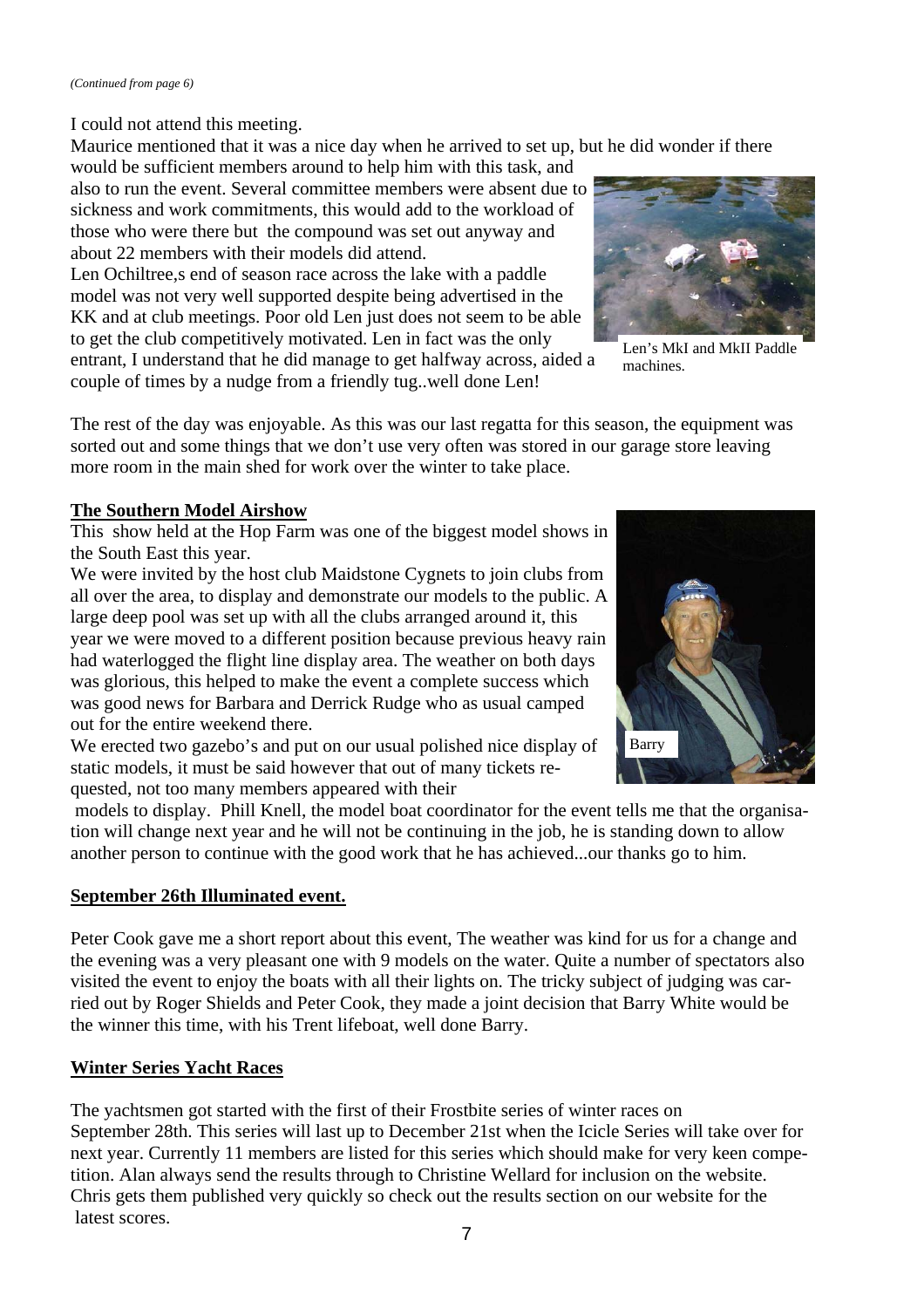This contribution is by Dave Cowlin.

## **ADMIRAL DAY**

(A1 Hopper Dredger)

Built for Dover harbour Board by James W Cook & Co of Wivenhoe Essex and operated in Dover harbour from 1971 until 1995, now 'anchored' in Great Yarmouth.

> Length: 41 metres Breadth: 9.2 metres Draught: 2.5 metres

Propelled by twin Voith Schneider propeller units, powered by two Lister Blackstone ERS4M turbocharged diesel engines of 330hp each.

Dredging is carried out using a Priestman No625, 85feet 3 mud-grab crane, alternatively by suction using a Simonacco Warman 6inch dredge pump.

Twenty-five tons can be handled over the bow by means of portable shear legs fixed in mountings on the foredeck, in conjunction with a hydraulic salvage winch by K & L Marine Equipment Ltd. Two dredging winches by K & L Marine, each of two-ton capacity at 44 feet per minute are fitted at either end having two wire drums and warp ends. The forward winch also incorporates anchor cable windlass functions. The hopper doors are operated by twin hydraulic arms rated at 36-ton pull, also by K & L Marine.

The model is scratch built to a scale of 1:36. The hull built on a softwood frame, the amidships section is skinned with  $1/16<sup>th</sup>$  marine ply, whereas the bow and stern are vertically planked with  $2mm$ mahogany. The finished hull was then coated in epoxy resin inside and out prior to painting. The welded plating effect has been achieved by laying on resin impregnated cotton thread prior to the final coat of paint.



As far as possible, recycled materials have been used in the construction; for example, the Voith Schneider propeller units are 1 and 2mm gauge aluminium and stainless steel off-cuts from local manufacturers, food and drink cans have been used for thinner gauges.

Plasticard has been obtained by heating up and flattening out ice cream tubs, these have been used widespread for superstructure, dinghy, life buoys, winches and bulwarks etc. I used wooden patterns to reform the plastic into the desired shapes; polystyrene cement was used as the adhesive. The hopper doors on the original ship consisted of eight individual doors held up by chains and drawbars by two hydraulic rams. This was not a practical option for me, so for ease of operation, I opted for two large doors. Multiple chains that give the impression that there are eight doors actually opening, haul these up. These chains, rather than being hauled up by using a draw bar and rams, are wound up onto  $1/8<sup>th</sup>$  steel rods that are driven by a geared down D.C. motor. A stalled motor current cutout has been fitted to avoid breaking the chains.

The mounting for the crane consists of a tube mounted between two bearings set between the keel and deck. The centre section of the tube is made of resin-bonded paper (RBP) onto which eight slip rings are fitted to enable electrical connections to be taken up the tube to a socket. Also, fitted around the tube is a 48 toothed gearwheel to enable a geared down D.C. motor to rotate the tube and hence the crane.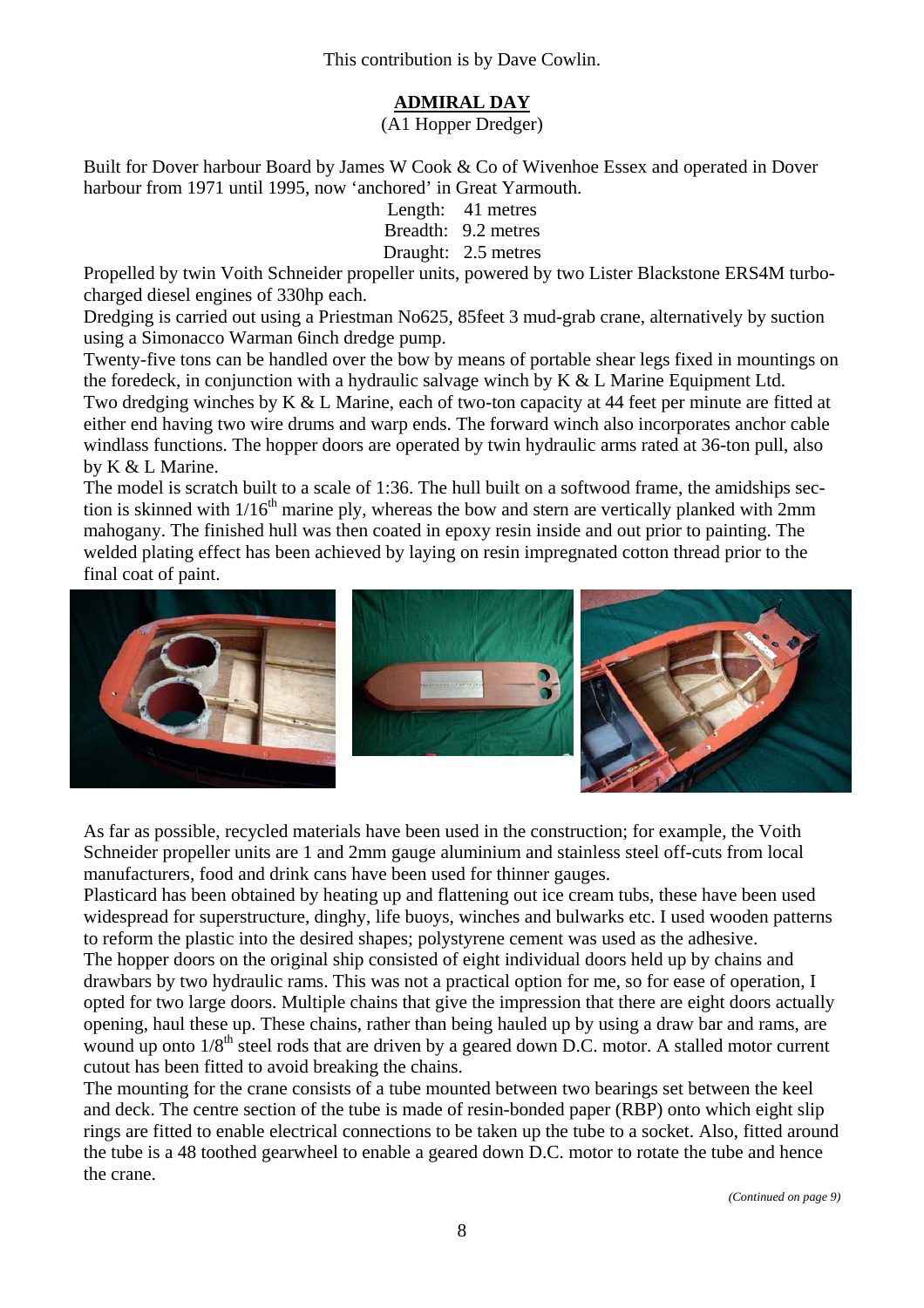The crane itself is assembled upon a 7/32 plywood chassis from which a RBP protrudes downward to enable it to plug into the aforementioned mounting. Fitted to the chassis are two brackets between which are mounted three D.C. motors and cable drums, one to lift the crane arm, one to open the grab and the other to close the grab.

When these two functions are operated together, they raise and lower the grab. The crane housing is built from 1/16 and 1/32 inch plywood. Fitted to the rear of the crane is a 400gram weight, which counterbalances the grab.

The grab is made from 0.5mm brass sheeting which has been soft soldered together. When operated in the air it worked perfectly but when lowered into the water, it failed to operate due to loss of density, consequently, lead sheeting has been added unobtrusively to give satisfactory operation.

The non-working parts of the windlass are constructed from plastic sheeting, only the working gypsy and brackets are of metal. The anchor chain is hauled up with a 96:1 geared down motor with a worm gear driving the final pinion, which is disengaged for anti-clockwise rotation to free the gypsy.

The Voith Schneider propeller units are based on a system of eccentric arms feathering five vertically mounted blades all rotating around a central point. The distance and direction of the eccentricity is controlled by a toggled arm, which is positioned by two servo units. One gives fore and

aft movement and the other athwart ships. When centrally positioned all the blades should be at right angles to the ra-

dii giving no thrust. The eccentric arm assembly is fitted on the top of a watertight drum with the blade shafts passing through tubes fitted within the drum. The completed units are then mounted into tubes fitted into the hull of the model with the tops of the tubes

above the water line. A Maxon D.C. motor with a 12:1 reduction gear drives each unit giving approximately 740rpm. A speed controller is not required.

 To operate the model, a modified Skysport 6A transmitter has been used. Channels 5 and 6 have been adapted to give a further 6 on and off operations each.

For example: Menu 1. Crane operation.

- 2. Crane arms,hopper doors and anchor.
- 3. Not used
- 4. Dredging ball signals and sound effects
- 5. Lighting
- 6. Drive motors.

### Acknowledgements.

 My thanks to John Watson for passing on to me his model, plans and photographs, they were all invaluable, I would have not started the project without them. Thanks also to the National Maritime Museum and the many friends of the Dover MBA for their help and support……….David Cowlin.

*It is hoped that due to the complexity of this model and the many working features, that some more of the photographs supplied can be used in a future article, Dave has put most of his pictures on a CD which he supplied with this article, the crane mechanism and the grab for Instance, warrant an article on it's own.. Ed.* 

*…………………………………………………………………………………………………………………………*  A late For Sale notice which has been squeezed in, Frank Jobson has an Acoms 27meg Combo radio for sale, servo's crystals and battery box for **£20.00**. Also a Graupner CUX28 fishing boat kit that has the engine and shaft fitted but is otherwise untouched **£70.00** contact Frank or .. 01304 820300





*I have used only a couple of the many photographs that David has given me to illustrate how the drive unit works, these are shown above.*